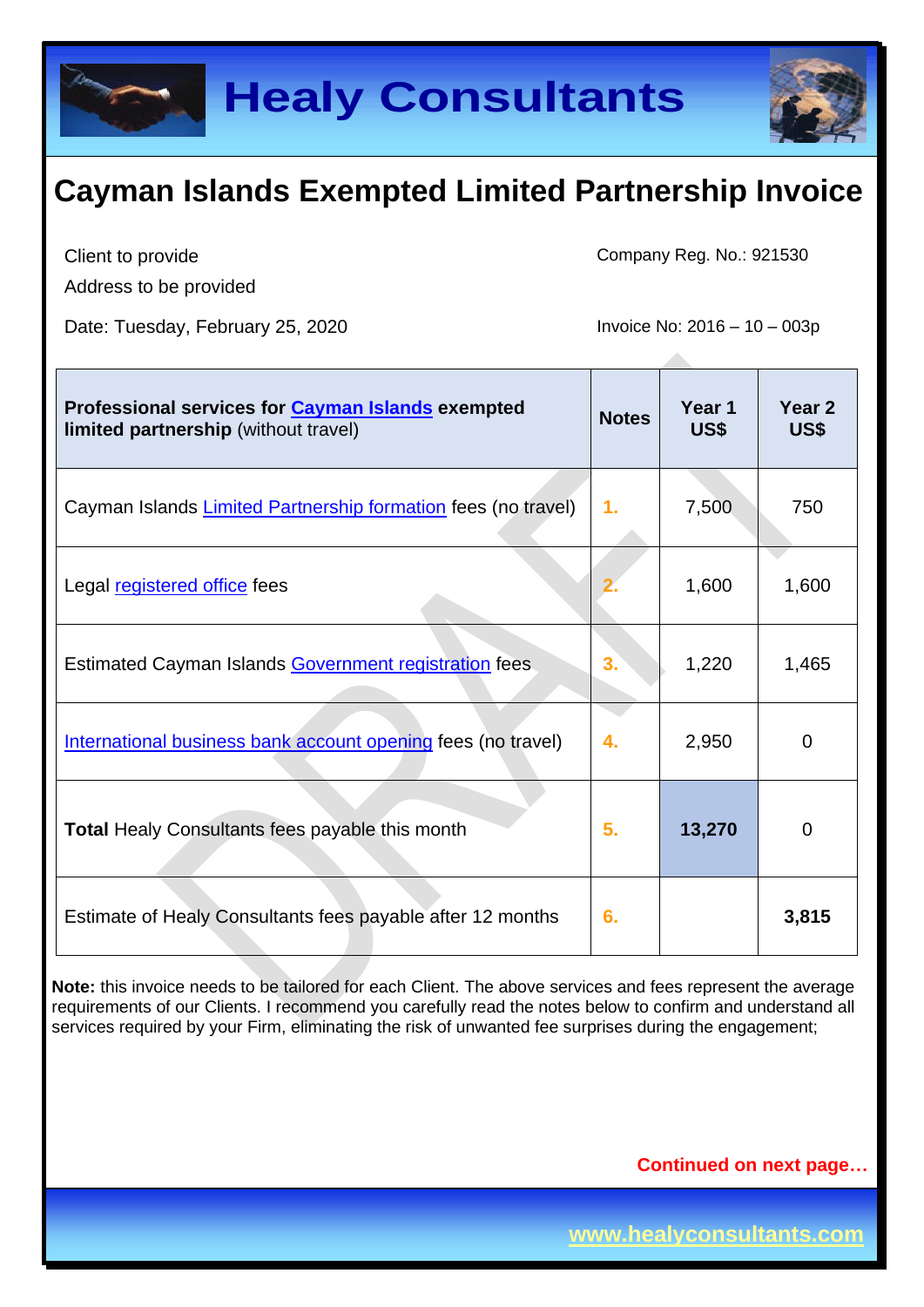**Healy Consultants**

## **Cayman Islands Exempted Limited Partnership Invoice**

#### *Notes to invoice above*

**1.** Healy Consultants fees to efficiently and effectively complete Cayman Islands partnership registration within two [weeks](http://www.healyconsultants.com/cayman-islands-company-registration/fees-timelines/#timelines) by **i)** choosing the optimum regulatory license for our Client's business activities; **ii)** reserving a partnership name with [General Registry;](http://www.ciregistry.gov.ky/portal/page/portal/reghome) **iii)** settling our accountant and lawyer fees and **iv)** preparing a high quality partnership application for [General](http://www.ciregistry.gov.ky/portal/page/portal/reghome)  [Registry;](http://www.ciregistry.gov.ky/portal/page/portal/reghome)

All [engagement fees](http://www.healyconsultants.com/company-registration-fees/) (click link) are agreed and paid up front and agree to the fees published on our country web pages. Consequently, there are no hidden fees, surprises or ambushes throughout the engagement. All engagement deadlines are agreed up front in the form of a [detailed](http://www.healyconsultants.com/index-important-links/example-project-plan/)  [project plan,](http://www.healyconsultants.com/index-important-links/example-project-plan/) mapping out [deliverables](http://www.healyconsultants.com/deliverables-to-our-clients/) by week throughout the engagement term;

Every week during the engagement. Healy Consultants will email our Client a detailed status [update.](http://www.healyconsultants.com/index-important-links/weekly-engagement-status-email/) Our Client is immediately informed of engagement problems together with solutions. Your dedicated engagement manager is reachable by phone, Skype, live chat and email and will communicate in your preferred language;

[Effective 1 January 2019,](http://www.gov.ky/portal/pls/portal/docs/1/12738510.PDF) locally-incorporated Cayman Islands entities, foreign entities registered in Cayman Islands and limited partnerships engaging in **i)** holding company activities **ii)** banking business **iii)** distribution and service centre business **iv)** finance and leasing **v)** fund management **vi)** headquarters business **vii)** insurance **viii)** intellectual property holding and **ix)** shipping are required to employ local staff and lease a physical office;

- **2.** In accordance with [section 6 of the Exempted Limited Partnership Law 2014,](http://www.gov.ky/portal/pls/portal/docs/1/11528847.PDF) an exempted limited partnership shall as from the date of its registration have a legal registered office in Cayman Islands, to which all official government communications and notices may be addressed. To comply with this statutory requirement, Healy Consultants' Cayman Islands office will be the registered office address for your limited partnership. Thereafter, this address will be used to receive government correspondence and all government communications. Most of our Clients wish to place [Healy Consultants'](http://www.healyconsultants.com/corporate-outsourcing-services/company-secretary-and-legal-registered-office/) office address on invoices, contracts, websites and business cards;
- **3.** This fee is an estimate of government costs payable during your Firm's engagement. For transparency purposes, all government fee payments will be supported by original receipts and invoices. Examples of government costs **i)** reserving the partnership name with the [General](http://www.ciregistry.gov.ky/portal/page/portal/reghome)  [Registry](http://www.ciregistry.gov.ky/portal/page/portal/reghome) and **ii)** registering the partnership with the Cayman Islands [General Registry.](http://www.ciregistry.gov.ky/portal/page/portal/reghome) Following engagement completion, Healy Consultants will refund our Client any excess of funds received over actual Government costs paid;

**Continued on next page…**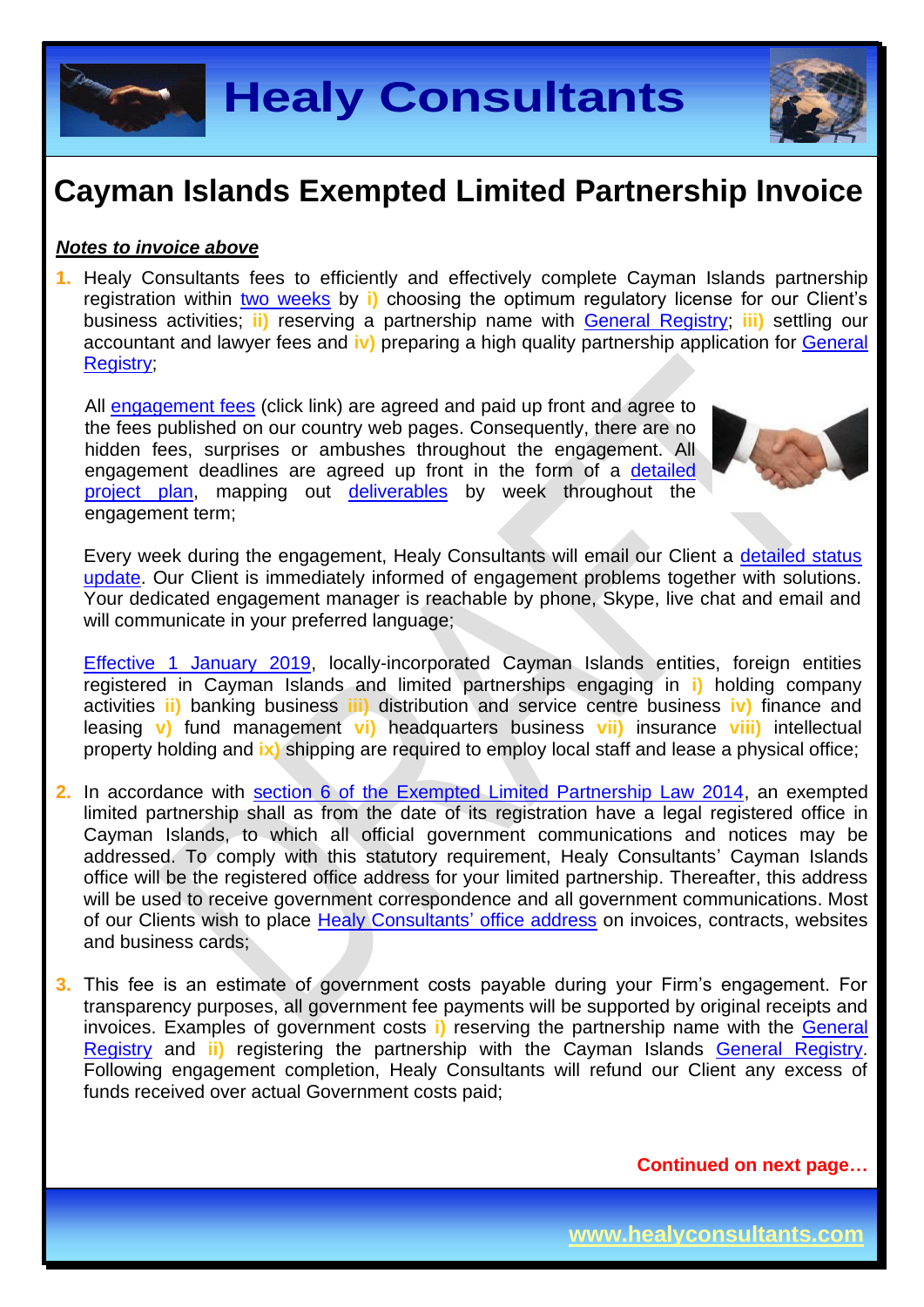

**4.** Healy Consultants will be pleased to open a Cayman Islands business [bank account](http://www.healyconsultants.com/country-comparisons/corporate-banking-options-without-travel/) without our Client travel. It is a time consuming task, and Healy Consultants will shelter our Client from the associated administrative challenges. As you can appreciate, it is a difficult task to obtain bank account approval through a newly formed partnership when shareholders, directors and bank signatories reside overseas;

**Continued on next page…**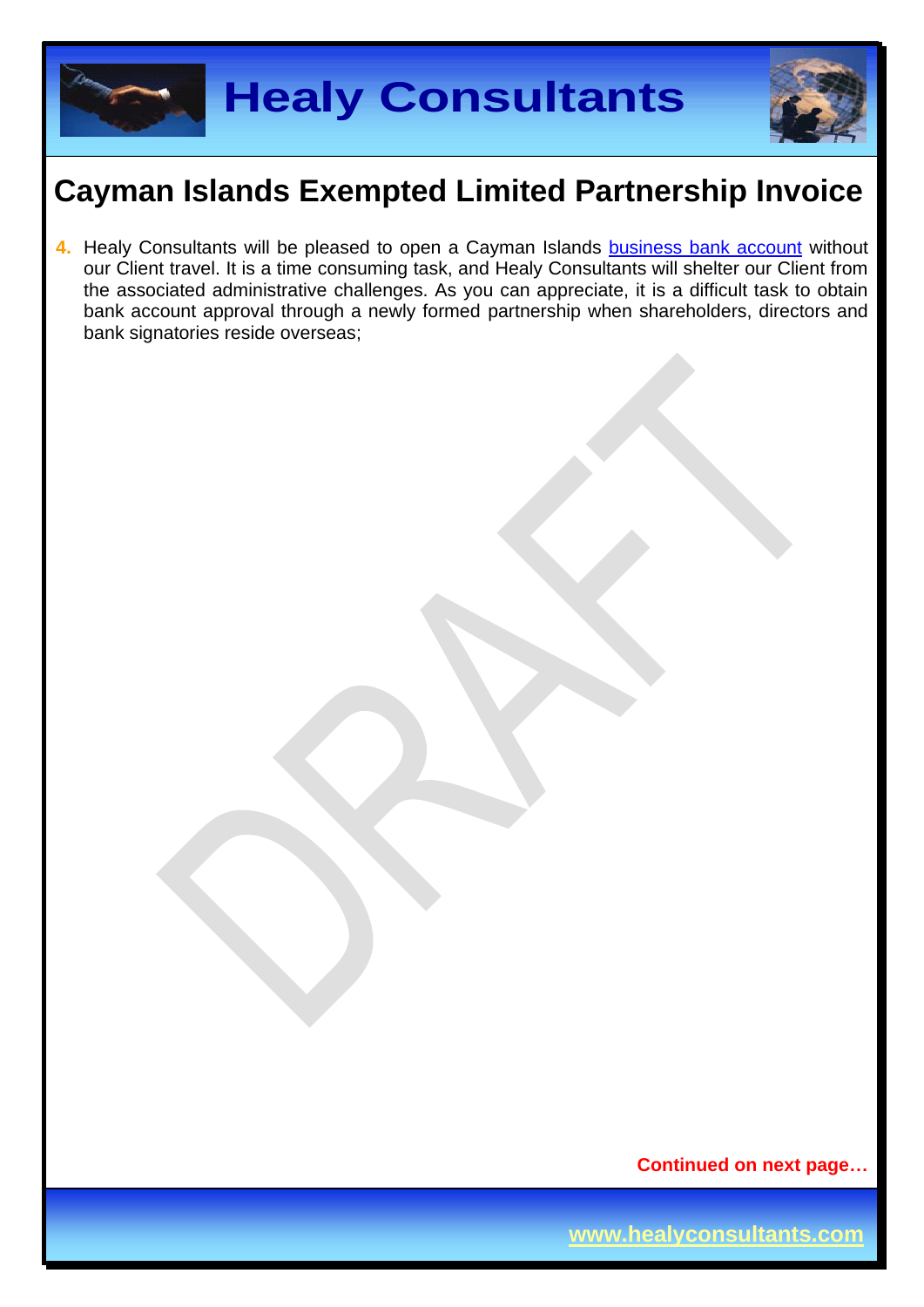



Healy Consultants will prepare a business plan for the bank to optimize the probability of corporate bank account approval. Depending on our Client's business and nationality, there is a 10% probability the banks will request a bank signatory to travel for a one-hour bank interview. Healy Consultants will try its best to negotiate with the bank for a travel exemption. If our Client must travel to Cayman Islands for corporate bank account opening, Healy Consultants will refund our Client US\$950;

If our Client is not comfortable with only a Cayman Islands business bank account, Healy Consultants will be pleased to open [an international business](http://www.healyconsultants.com/international-banking/) bank account (click link) outside of Cayman Islands. Examples include New York, Germany, Liechtenstein, Austria, Bulgaria, South Africa, Australia, London, South America or Dubai. All banks will be top tier banks in these countries with excellent internet banking services. Example of our global banking partners include HSBC, Standard Chartered Bank, Citibank, Barclays, Standard bank, ANZ bank, VTB bank, UBS, Credit Suisse;

The banks enjoy ultimate power of approval of business bank account applications. Consequently, guaranteed success is outside of Healy Consultants' control. What is inside our control is the preparation and submission of a high quality bank application that maximizes the likelihood of approval. To date, we enjoy a 100% approval record because of our global [banking relationships](http://www.healyconsultants.com/international-banking/corporate-accounts/) and determination.

Global banks continue to tighten business bank account opening procedures, their internal compliance departments completing more thorough due diligence of Clients. Consequently, our Clients should expect the bank account approval period to take up to 4 weeks. Furthermore, global banks now require evidence of proof of business in the country where the business bank account will be, including sales contracts or lease agreement;

**Standard** Chartered





**Continued on next page…**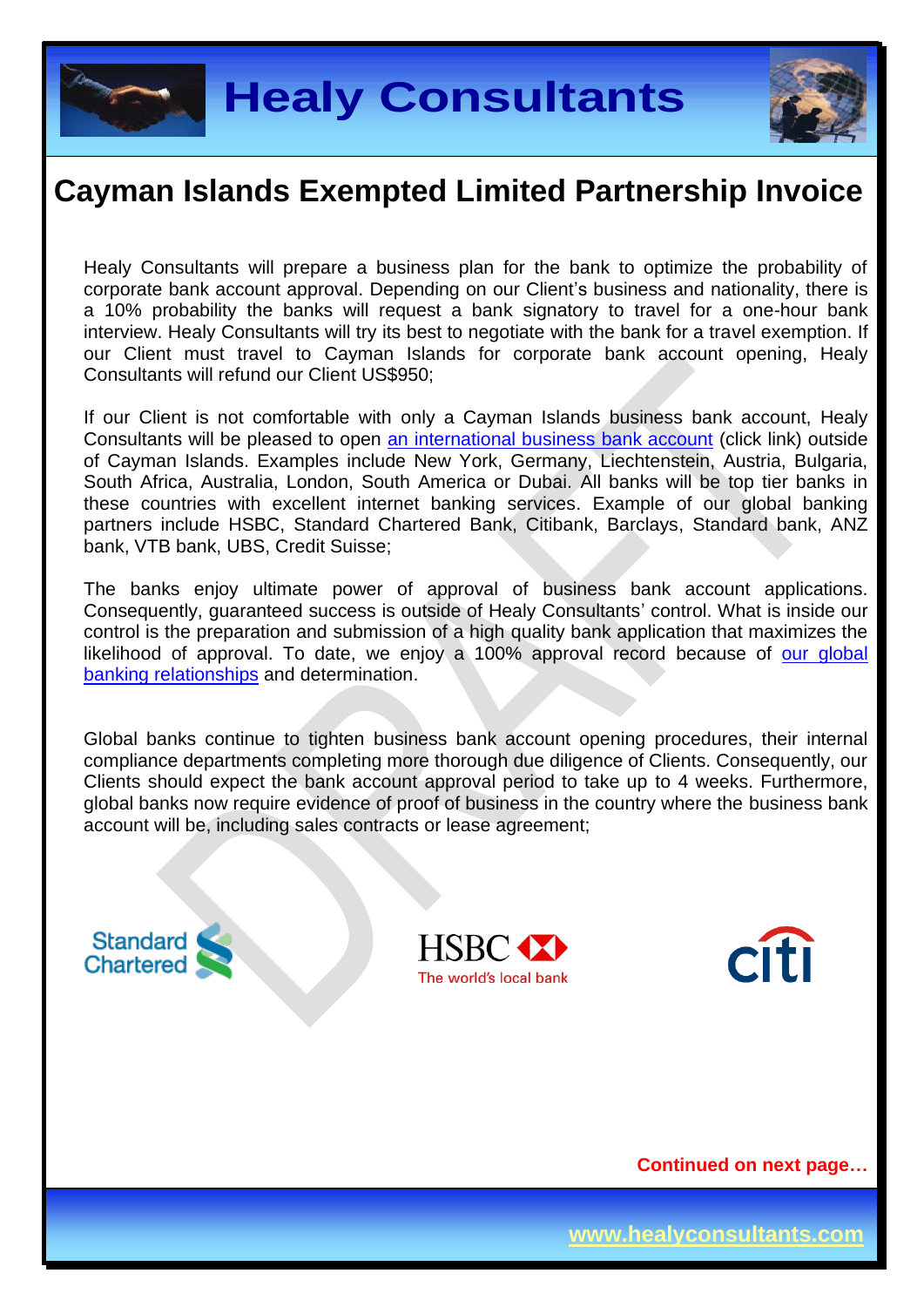



- **5.** All fees quoted in this invoice correspond to fees quoted [on Healy Consultants'](http://www.healyconsultants.com/company-registration-fees/) website. Please review this invoice carefully to identify errors. During the rush of the business day, it is possible that Healy Consultants inadvertently made fee calculation errors, typing errors or omitted services or omitted historic fee payments from Clients. In the unfortunate event you identify invoice errors, please revert to me directly re the same. I apologize in advance if I or my staff made invoice errors;
- **6.** Assuming our Clients re-engage Healy Consultants in year 2, this fee is an estimate of the fees payable next year, 12 months after the date of partnership registration;
- **7.** If our Client requires partnership secretarial services from Healy Consultants, our fee to provide this service is an additional US\$1,350 per annum;
- **8.** The fees quoted in this invoice are a prediction of the fees required to efficiently and effectively complete this engagement in a timely manner. If during the engagement Healy Consultants realizes that the project is more complex than anticipated, requiring a large additional investment of time, my Firm will revert to request additional fees. If Healy Consultants completes the engagement faster and more easily than expected, Healy Consultants is happy to refund some fees to our Client;
- **9.** Engage Healy Consultants to [project manage](http://www.healyconsultants.com/project-manage-engagements/) business set up in every country on the planet. We are the best in the [world](http://www.healyconsultants.com/best-in-the-world/) at what we do, timely completing the  $A$  to  $Z$  of every country engagement;
- **10.**If our Client and Healy Consultants properly plan this engagement, our Clients' will *not* have to travel during this engagement. Healy Consultants will efficiently and effectively complete partnership registration and business bank account opening in a timely manner without our Client presence. Instead, our Client will need to **i)** sign and get documents legalized in the embassy in their country of origin and **ii)** courier the originals to Healy Consultants office;



- 11. If our Client requires non-resident nominee shareholder and director services [\(click link\),](http://www.healyconsultants.com/corporate-outsourcing-services/nominee-shareholders-directors/) Healy Consultants will be pleased to assist. Our fee for professional, passive nominee non-resident corporate shareholder amounts to US\$2,100 per annum. Our fee to be both non-resident nominee director and shareholder amounts to US\$6,600 per annum. Being the sole shareholders and sole director of a Client's partnership exposes Healy Consultants to reputation, litigation and financial risk;
- **12.**If required, Healy Consultants will be pleased to assist your firm to secure employee [visa](http://www.healyconsultants.com/corporate-advisory-services/migration/) approvals. Our fee is US\$3,950 for the first employee, US\$2,950 per employee thereafter. Our

**Continued on next page…**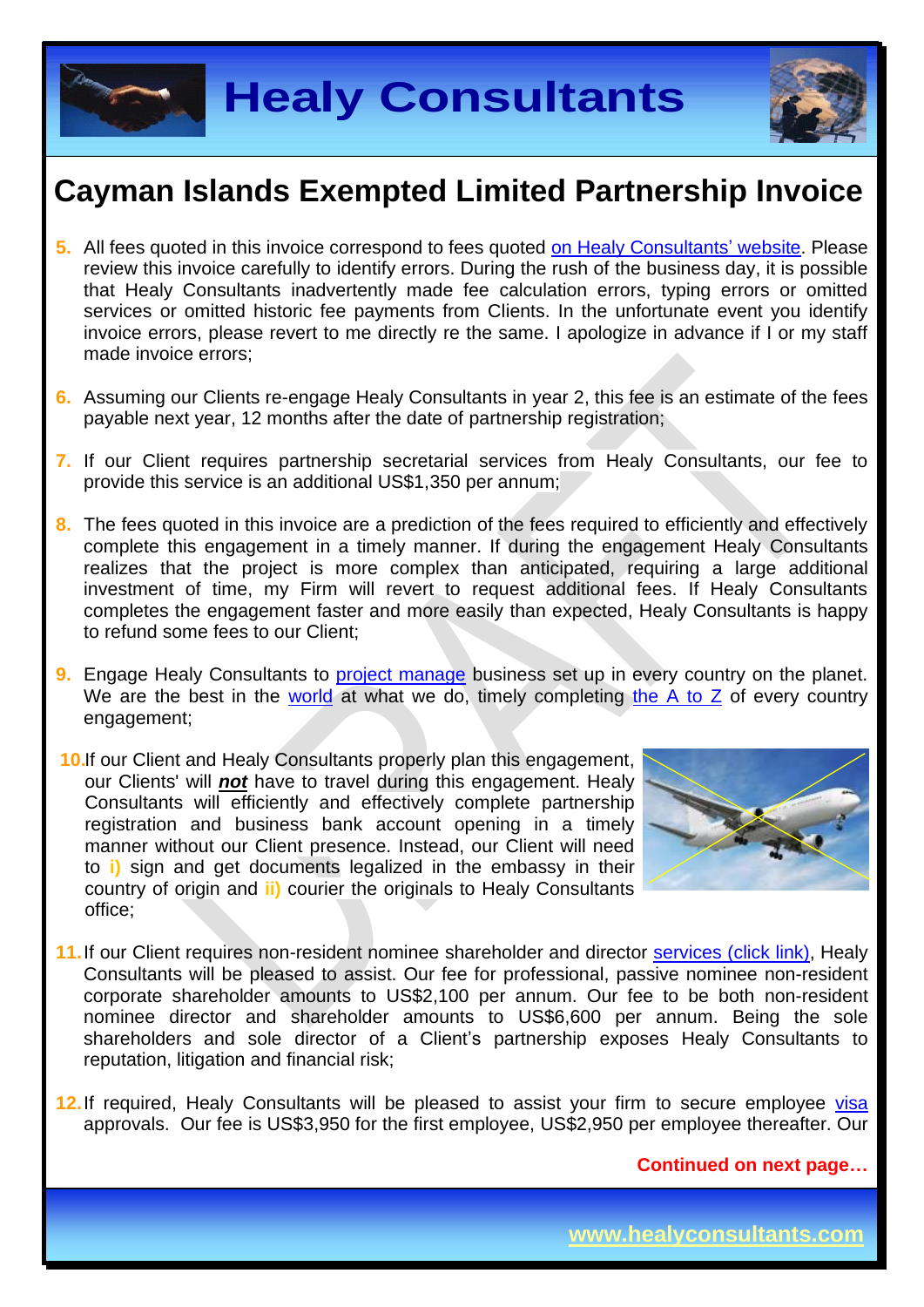



employee visa fees includes preparation of a quality visa application and submitting to the correct Government immigration officers. The Government enjoys ultimate power of approval of visa applications. Consequently, guaranteed success is outside of Healy Consultants' control. What is inside our control is the preparation and submission of a high quality immigration visa application that maximizes the likelihood of visa approval;

- **13.**Some of our Clients request Healy Consultants to provide temporary shared [office space](http://www.healyconsultants.com/virtual-office/) for 6 months until their preferred business premises is found. If your Firm requires this service, our one-time fee is US\$950. Monthly rental thereafter is paid directly to the landlord, independently of Healy Consultants;
- **14.**It is important our Clients are aware of their personal and corporate tax obligations in their country of residence and domicile. Let us know if you need Healy Consultants help to clarify your local and international annual tax reporting obligations;
- **15.**During the engagement, shareholders and directors' documents may need to be translated into the local language; before the Government and Bank approves partnership registration and corporate bank account opening respectively. Consequently, our Client should budget for possible additional translation and embassy attestation fees. Either our Client or Healy Consultants can complete this administrative task;

As always, Healy Consultants will negotiate with all third parties to eliminate or reduce additional engagement costs. For transparency purposes, all third party fee payments will be supported by original receipts and invoices. Examples of possible third party payments include **i)** embassy fees **ii)** notary public costs **iii)** official translator fees;

- **16.**Some of our Clients' require an [immediate country](http://www.healyconsultants.com/turnkey-solutions/) solution. With this strategy, within a day Healy Consultants can supply our Client **i)** an existing dormant Cayman Islands company number and **ii)** an already approved Cayman Islands corporate bank account number and **iii)** a business address. Turnkey solutions are attractive to those entrepreneurs who wish, to immediately close a country deal, sign a contract or invoice a customer;
- **17.**As stipulated on our [business website](http://www.healyconsultants.com/) and in section 3 of our engagement letter, Healy Consultants will only commence the engagement following **i)** settlement of our fees and **ii)** completion and signing of our legal engagement letter;
- **18.**Healy Consultants will only register your partnership after 75% of [due diligence documentation](http://www.healyconsultants.com/due-diligence/) is received by email. Healy Consultants will only open a business bank account after 100% of the Client's original due diligence documentation is received by courier;
- **19.**During the annual renewal engagement with our Client, our in-house [Legal and Compliance](http://www.healyconsultants.com/about-us/key-personnel/cai-xin-profile/)  [Department \(click link\)](http://www.healyconsultants.com/about-us/key-personnel/cai-xin-profile/) reviews the quality and completeness of our Client file. Consequently,

**Continued on next page…**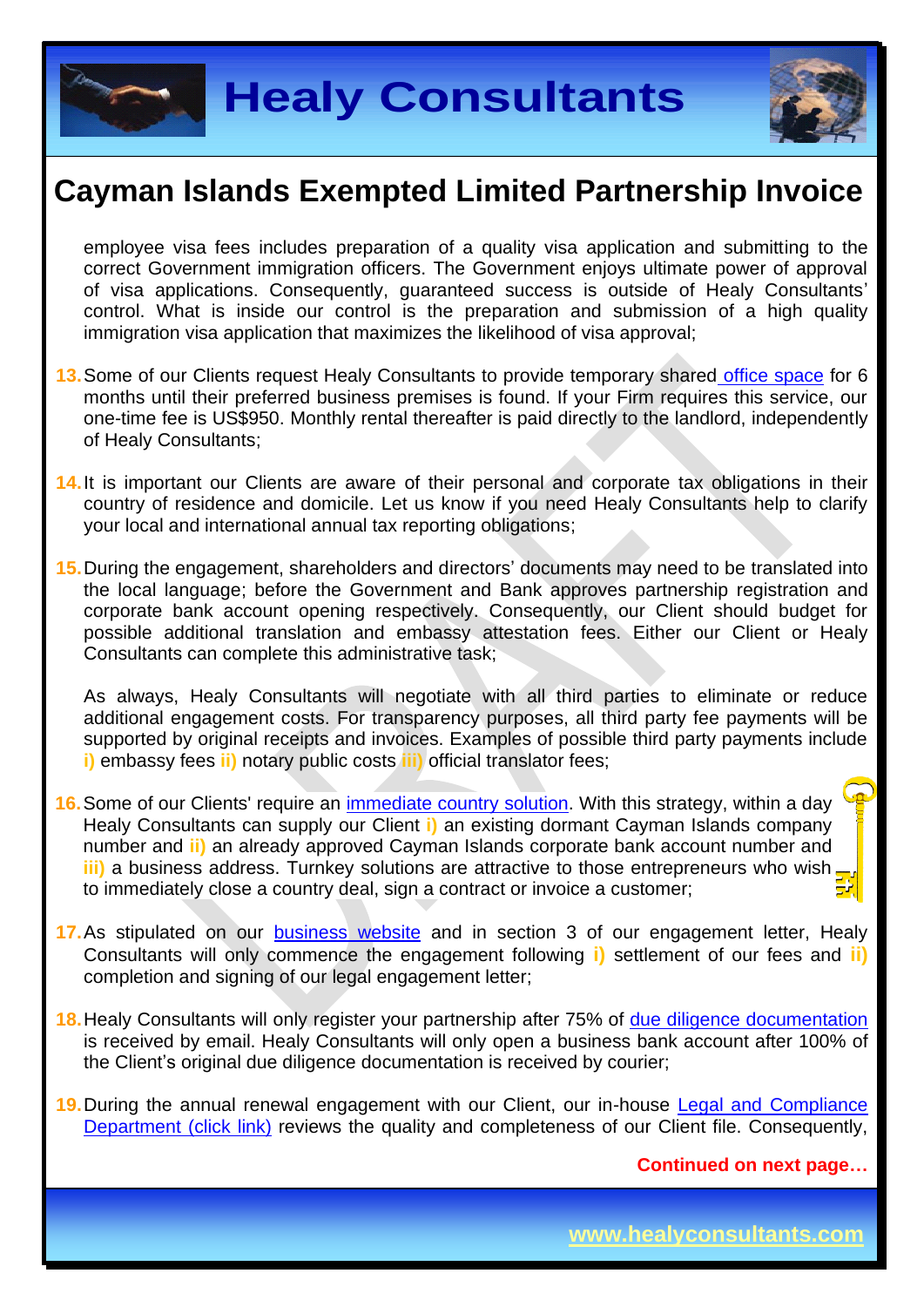



Healy Consultants may revert to our Client to ask for more up to date due diligence [documentation;](http://www.healyconsultants.com/due-diligence/)

- **20.**To assist our Clients to minimize foreign exchange costs, we offer the payment in SG\$, Euro, Pounds or US\$. Kindly let me know in which currency your Firm prefers to settle our fees and I will send an updated invoice, thank you;
- 21. Some of our Clients' engage Healy Consultants to [recruit \(click link\)](http://www.healyconsultants.com/corporate-outsourcing-services/how-we-help-our-clients-recruit-quality-employees/) local employees. We have a lot of experience in this area and we are quite skilled at securing quality candidates for our Clients';
- **22.**To efficiently and effectively complete your engagement in a timely manner, we recommend your Firm transfers these funds to Healy Consultants corporate bank account. Thereafter, our Incorporation and Banking Team will aggressively advance your engagement, providing your Firm daily feedback as to engagement status. I would be grateful if you email us the bank transfer advice slip to enable my Accounting Department to accurately and timely identify bank receipts:



**Continued on next page…**